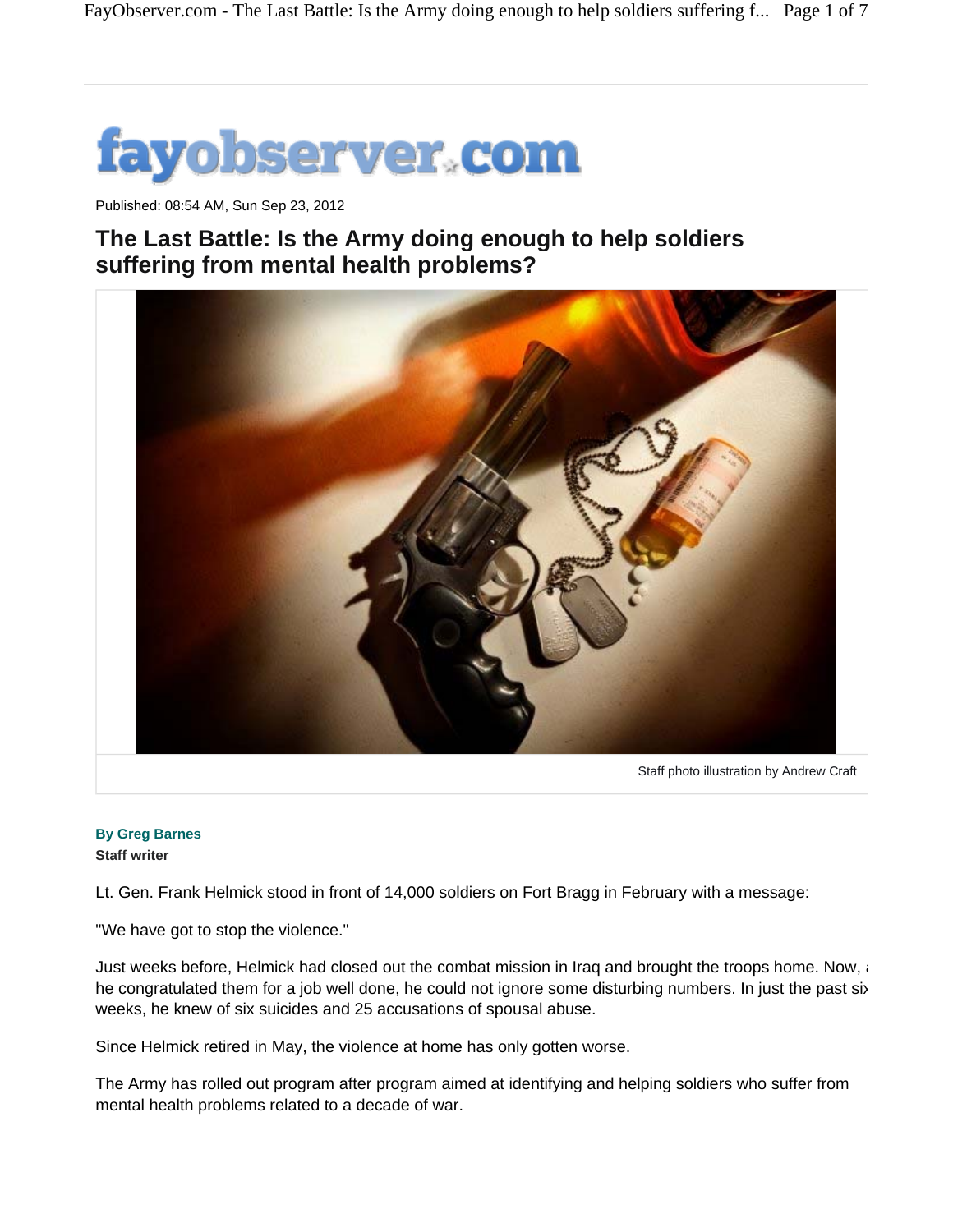Despite those efforts, figures show that soldiers and veterans continue to commit crimes and take their own lives in record numbers.

Through July, Fort Bragg reported 13 suspected or confirmed cases of soldiers who committed suicide this year, the most of any military installation and on pace to far outstrip the 15 suicides recorded in 2011.

Another 40 Fort Bragg soldiers tried to kill themselves between January and June of this year.

Nationwide, the 38 soldiers confirmed or suspected of killing themselves in July was the highest monthly tot on record.

The figures are far worse for the nation's veterans, who are taking their own lives at a rate of 18 a day, according to the Department of Veterans Affairs.

Suicides are only one barometer of the mental health of soldiers and veterans. Years of research indicate th multiple deployments and the stress of combat are leading to a dramatic increase in soldiers suffering from post-traumatic stress disorder, traumatic brain injury and substance abuse. These soldiers often end up in trouble - in their units, at home or with the law.

Magazines and newspapers - including The Fayetteville Observer - have written extensively about these "hidden wounds" of war. Again and again, mental health professionals have warned that the problems are growing. Two years ago, one Fayetteville advocate put it this way: "We're already seeing the tropical storm here, and the tsunami is coming because of the 10 years of war and the impact that it's had on military members and their families."

That prediction appears to be more accurate than ever in 2012, and perhaps nowhere can the wars' effects be seen more clearly than in Fayetteville.

Late last year, McClatchy Newspapers analyzed cities nationwide by ZIP code and found that few places outside Fayetteville and surrounding communities had more families dealing with the human costs of war in 2010.

According to the findings, which include only veterans registered with the VA, the Fayetteville area had:

The country's second-highest number of veterans on disability rolls - 26,797.

The third most Iraq-era veterans on disability - 7,283.

The third-highest number of traumatic brain injuries - 251.

The fourth-highest number of PTSD cases - 920.

The third-highest number of people suffering from major depressive disorder - 503.

Fayetteville police say the number of soldiers and veterans struggling with mental health problems is partly blame for a rise in the city's domestic abuse cases and other crimes.

The year was only 13 days old when Joshua Eisenhauer, a Fort Bragg staff sergeant suffering from severe PTSD and other mental health problems, began shooting at police and firefighters from his Fayetteville apartment.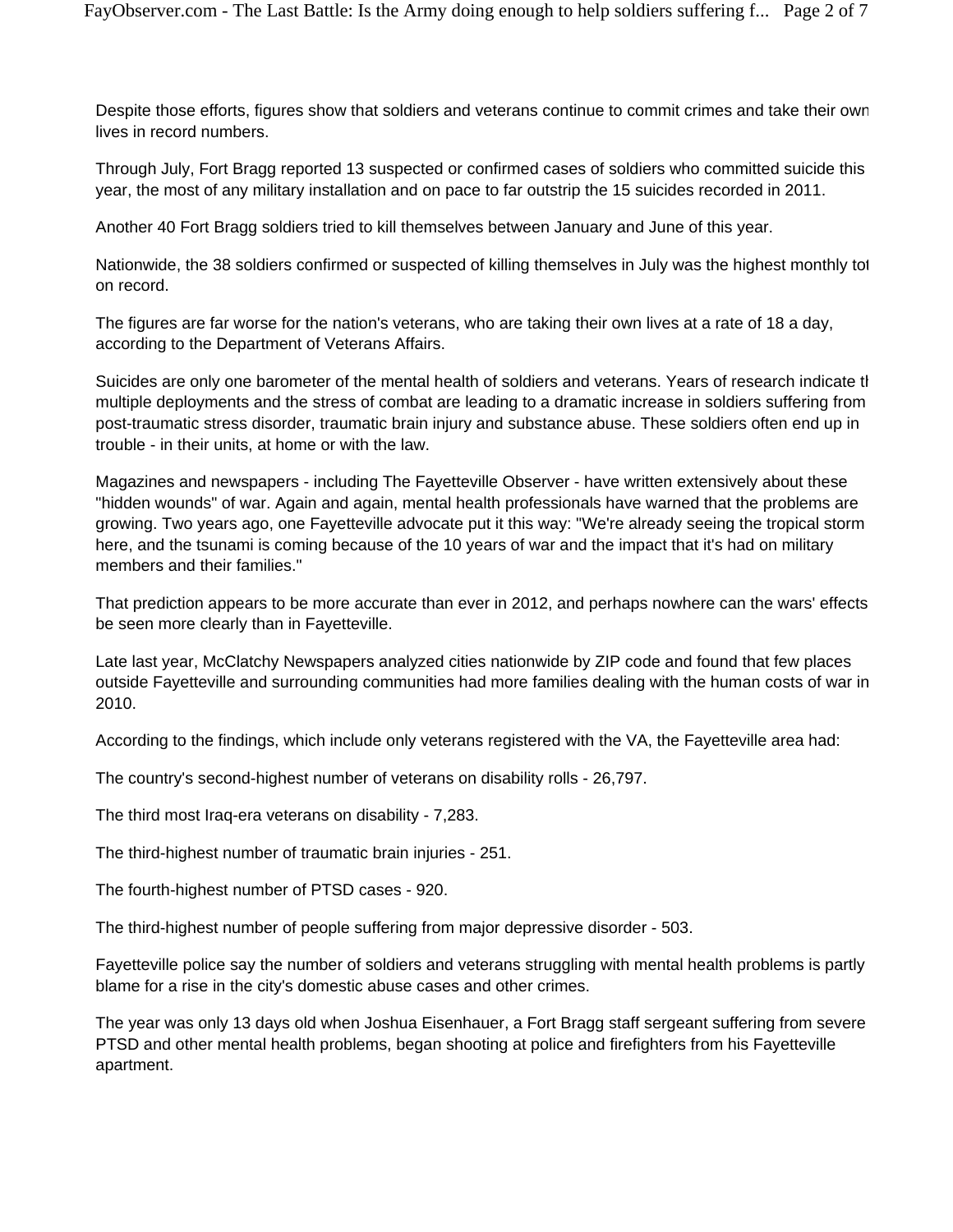Eisenhauer's parents say their son, who had watched two of his buddies die in a firefight in Afghanistan, wa having flashbacks and thought he was shooting at enemy insurgents. Police shot Eisenhauer, who is now awaiting trial on 15 counts of attempted murder and other charges. No one else was seriously injured.

Three days later, Fort Bragg Sgt. Taylor B. Self became the first soldier this year to kill himself in Fayettevill Police said Self, 25, of Oneonta, Ala., died of a self-inflicted gunshot wound at his home.

Two weeks later, Fort Bragg paratrooper Pete Peterson, 32, of North Las Vegas, Nev., committed suicide a month after returning home from his fourth deployment.

In June, Spc. Ricky Elder shot and killed his commanding officer, Lt. Col. Roy Tisdale, during a safety briefi on a Fort Bragg field. Elder, who friends say suffered from traumatic brain injury, then killed himself. Elder h been in trouble since childhood.

Despite all the programs, all the studies, all the conferences, the mental health problems appear to be growing at Fort Bragg and across the military.

The rising suicide rate and the increasing number of service members and veterans dealing with post-comb stress or substance abuse show that the military's mental health programs are not getting the job done. That leaves mental health advocates - both those in uniform and those in the civilian world - with a question: What should be done differently?

In an exclusive interview with The Fayetteville Observer, Defense Secretary Leon Panetta acknowledged th the problems won't be easily solved.

"It's only going to be solved by a fundamental and deep commitment on the part of everybody to address th issue," Panetta said. "We owe it to the people who serve in our military - people who are willing to put their lives on the line to protect our country. Surely we owe it to them to do everything we can to protect them."

In May, Maj. Gen. Dana Pittard, commander of Fort Bliss, Texas, posted on his blog that suicide is an "absolutely selfish act."

"I am personally fed up with soldiers who are choosing to take their own lives so that others can clean up th mess," Pittard wrote. "Be an adult, act like an adult, and deal with your real-life problems like the rest of us."

Pittard later said the media took his comments out of context. He posted a retraction, but the message, intended or not, had been sent: toughness trumps compassion.

That same mentality appears to exist at Fort Bragg.

During a recent interview about whether soldiers' mental health problems cause misconduct, Fort Bragg spokesman Tom McCollum said, "A lot of people have to grow up and accept responsibility. ... Just because you have these problems is not a get-out-of-jail-free card."

Military culture demands that soldiers be tough. Many soldiers worry that revealing they have PTSD or othe mental health problems would be seen as a sign of weakness that could cost them rank, acceptance among their peers or even their careers.

Despite military programs aimed at eliminating the stigma of seeking help, it remains a major block to effective care for soldiers.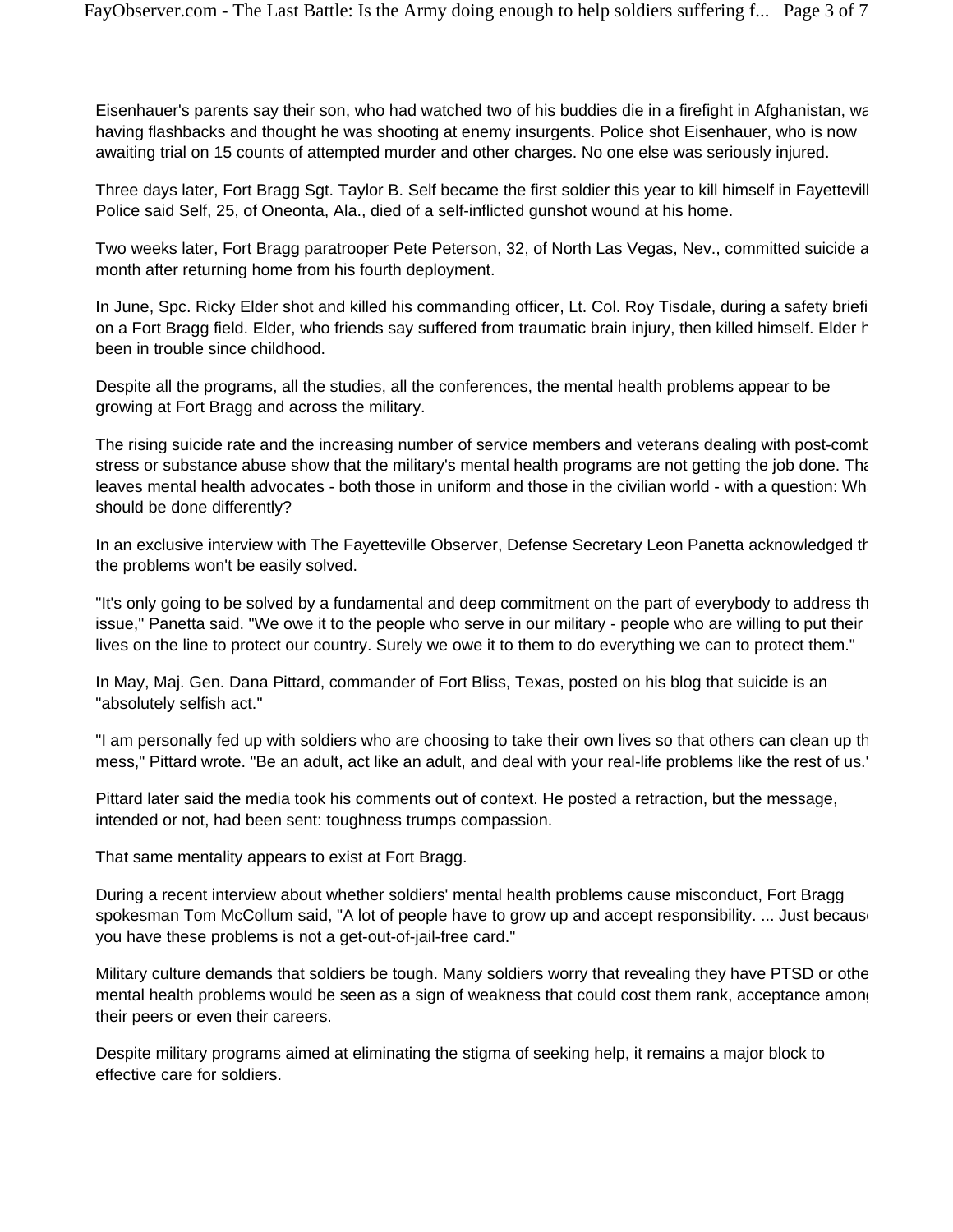A recent study shows that what should be the key identifier of problems - the mental health screening proce when a soldier goes on deployment or returns from one - is ineffective. The stigma attached to admitting something is wrong plays a major role in that ineffectiveness.

The screenings are supposed to detect depression, post-traumatic stress disorder and other mental health problems confronted by as many as one in five returning soldiers.

Former Army Capt. Michael Cummings, who now writes a blog on his war experiences and foreign affairs, said the mandatory screenings are ineffective because soldiers regard the battery of questions as little more than a minor annoyance.

After a long deployment, Cummings said, most soldiers just want to go home and get on with their lives.

"Redeploying soldiers check the mental health block for a variety of reasons - to get back to drinking, to protect their careers, or to avoid more questions," he wrote in an email.

After returning from his first deployment to Afghanistan, Cummings said, he filled out his paperwork and wa led to a small cubicle that offered little privacy.

"The evaluator (psychiatrist?) asked me a series of questions off a checklist," Cummings wrote. " 'Do you have trouble sleeping? Do you have bad dreams? And so forth. Like most soldiers, I wanted to finish my checklist and return to my hotel room. As soon as I finished, I would join the battalion on block leave. So I answered, honestly, 'No' to all the questions and left."

Two years ago, on his return to Fort Campbell, Ky., from a deployment to Iraq, Cummings faced the same battery of questions.

"I sat down with a counselor for about five minutes," said Cummings, now a member of the Army Individual Ready Reserve. "Again, I answered, honestly, 'No' to all of the questions, but I couldn't believe that at a pos with one of the highest suicide/discipline problems in the Army, this was all the Army had for mental health."

Army leaders acknowledge that the mental health screenings are only as good as the truthfulness of the soldiers who complete them.

A study published in the Archives of General Psychology in October backs that up. Researchers found that soldiers who completed the screening anonymously were two to four times more likely to acknowledge thoughts of suicide or symptoms of PTSD and depression than were soldiers who identified themselves during the process.

"This study indicates that the Post-Deployment Health Assessment screening process misses most soldiers with significant mental health problems," the researchers found. "Further efforts are required to reduce the stigma of reporting and improve willingness to receive care for mental health problems."

The picture is not much better for service members who do screen positive for PTSD.

In July, the Institute of Medicine released a study by a panel of top scientists that found that only 40 percent of troops who screen positive receive a referral for additional evaluation or treatment, and only 65 percent o those go on to get the treatment.

The study also found that the Department of Defense and the VA are not tracking which treatments are bein used or evaluating how well they work in the long term.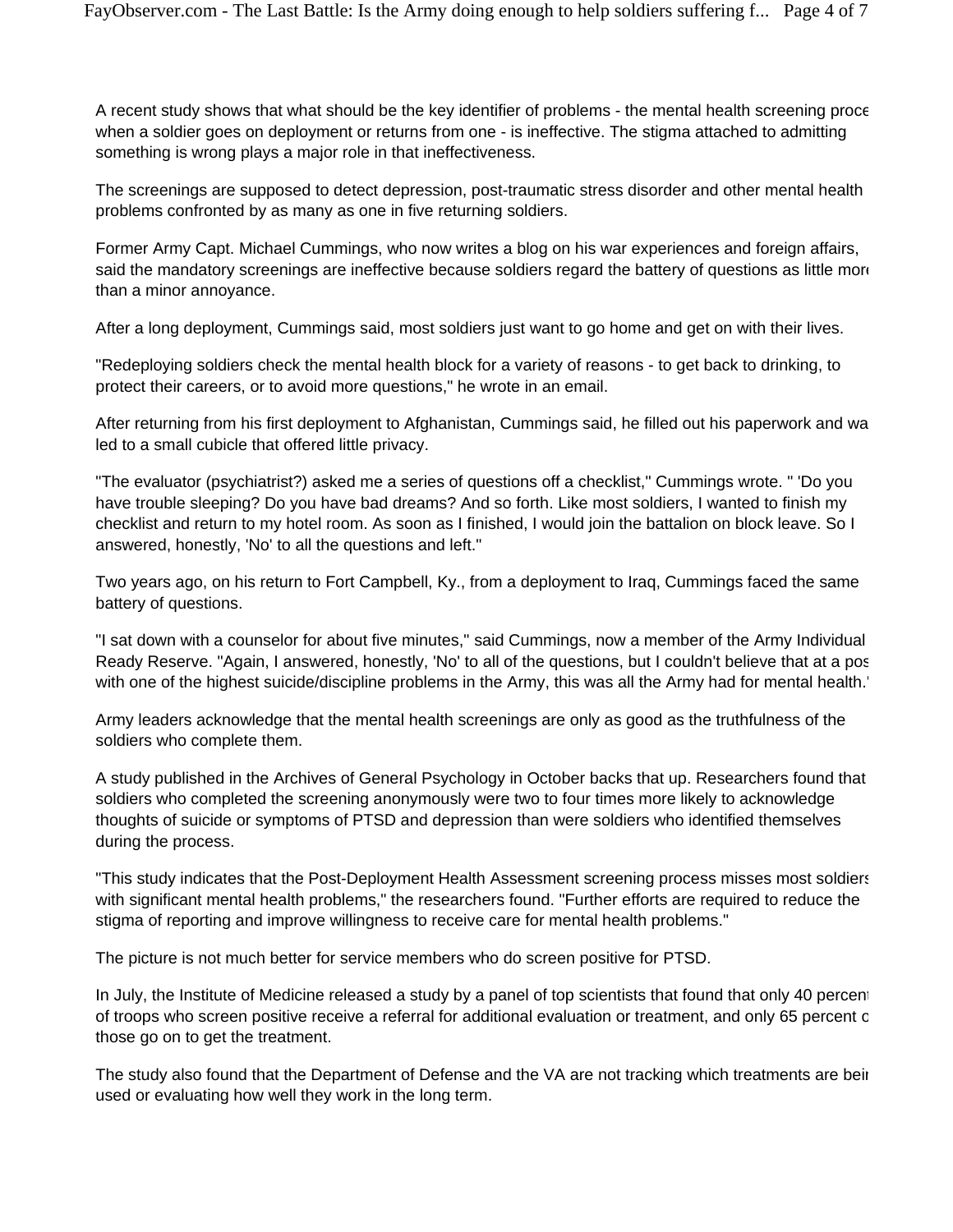"In addition, DOD has no information on the effectiveness of its programs to prevent PTSD," said Sandro Galea, a professor and department chairman at Columbia University who headed the panel of scientists.

In a June speech at the 113th National Convention of the Veterans of Foreign Wars in Nevada, President Obama called PTSD an epidemic.

Bill Birnes, a best-selling author who is co-writing a book about military mental health problems called "Injur Minds," agrees with Obama's assessment and takes it a step further.

"This is going to be an epidemic of mental illness that is going to be beyond the public safety and public health system unless the Army does something to triage the soldiers before they leave the system," Birnes said. "It's that bad."

The wars in Iraq and Afghanistan seem to be fading from America's consciousness. Unemployment and a poor economy have overshadowed the wars on the campaign trail this year. Last month, Mitt Romney became the first Republican presidential candidate since 1952 who did not mention war in his nomination acceptance speech. Defense Secretary Pannetta talked to a CBS reporter about the absence of the war in Afghanistan from the political dialogue.

"I'm concerned that, you know, in the middle of the presidential campaign that not enough attention is being paid to the sacrifices that are being made," Panetta said. "We have men and women that are fighting and dying every day in Afghanistan. And they're making tremendous sacrifices in order to protect this country. There's a war going on."

Even the struggles of thousands of veterans back home dealing with the lingering effects of combat are little noted.

The Associated Press reported in May that 45 percent of the 1.6 million Americans who have fought in Iraq Afghanistan are now seeking VA compensation for war-related injuries. That makes them, by far, the most medically and mentally troubled generation of veterans the nation has ever seen.

The future looks even more bleak.

With the wars winding down and the military calling for a large reduction of troops, Panetta told Congress in July that the ability to care for veterans will be strained even more.

"This system is going to be overwhelmed," Panetta said. "Let's not kid anybody. We are looking at a system that is already overwhelmed."

According to the VA's website, more than 820,000 VA claims for compensation related to wounds or illnesse suffered in military service were pending as of Sept 15. Two-thirds of those pending claims - 554,839 - were more than 125 days old.

Claims at the VA in Fayetteville are processed through the Veterans Benefits Administration in Winston-Salem, which serves most of North Carolina.

According to that agency, it had 33,737 pending claims in September, including 21,574 that were more than 125 days old. Of those, 3,170 were from veterans living in Fayetteville.

The VA has pledged to eliminate the backlog by 2015, including a 60 percent reduction by the end of this year. Congress signed a bill in late July aimed at reducing the backlog.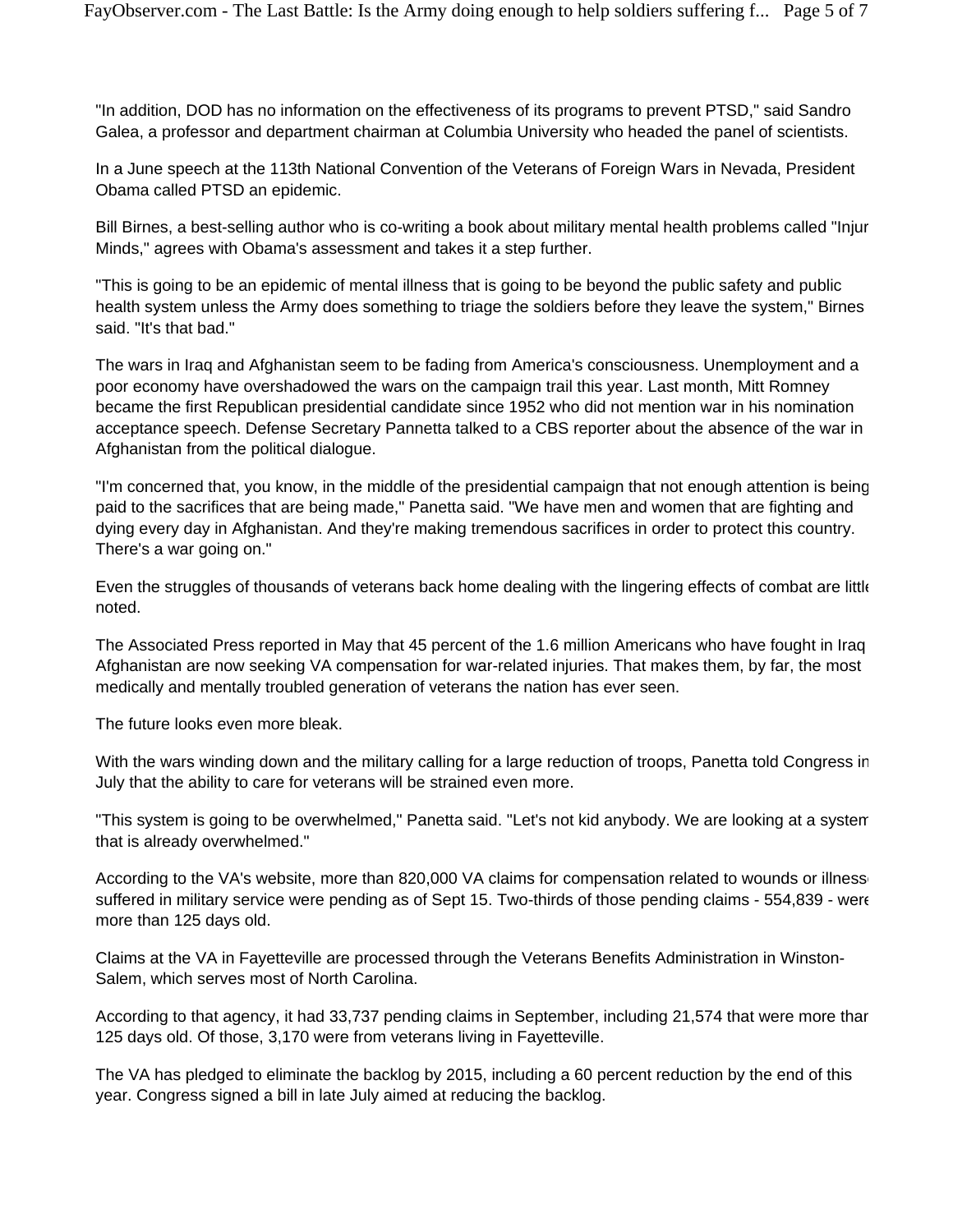But VA officials acknowledge that a significant reduction won't be easy. The number of veterans filing claim is rising dramatically, and the VA has been fighting the backlog for decades with an antiquated system that still relies on paperwork rather than computers.

Compounding the problem is a lack of communication and coordination between Veterans Affairs and the Department of Defense. The Defense Department does not readily share information on the mental health of a retiring soldier with the VA.

Veterans Affairs Secretary Eric Shinseki voiced his frustration in June at the Defense Department's fourth annual suicide prevention conference in Washington.

Shinseki told the story of a soldier who, realizing he was having mental problems, asked to retire rather than serve a second tour of combat. The Army denied the request, Shinseki said, and the soldier was again deployed to Iraq.

After returning from his second tour, the soldier retired with 26 years of military service. When he entered th VA system, Shinseki said, neither his military records nor his enrollment in the VA mentioned depression, PTSD, traumatic brain injury or any mental illness.

About three years after his retirement, Shinseki said, the soldier committed suicide. Only afterward, he said did the VA learn about his mental health problems.

"There was no hand-off between our departments that would have enabled us to track and treat this veteran or any other veteran today," Shinseki said.

Shinseki said he and Panetta met in May to reaffirm their commitment to a fully operational health records system that would allow the VA and DOD to share medical records of soldiers and veterans electronically.

President Obama requested the system in 2009. It is not expected to become fully operational for another fi years, and that could be a stretch.

The lack of such a system confounds some congressmen. In July, they lashed out at Shinseki and Panetta, who made a joint appearance on Capitol Hill.

"Another five years is unacceptable," U.S. Rep. Bill Johnson, a Republican from Ohio, told Shinseki. "It's unacceptable to me and, gentlemen, it should be unacceptable to you."

In July, U.S. Sen. Patty Murray criticized the military and the VA while introducing a bill aimed at ensuring the the nation's service members and veterans have access to quality health care. Murray, a Democrat, represents Washington state.

"The Department of Defense and the VA are losing the battle against the mental and behavioral wounds of these wars," said Murray, chairwoman of the Senate Committee on Veterans Affairs. "To see that, you don't need to look any further than the tragic fact that already this year over 150 active-duty service members hav taken their own lives, or the fact that one veteran commits suicide every 80 minutes."

The ineffectiveness of Army programs to reduce stigma, screen soldiers for PTSD, and provide timely and appropriate treatment of veterans is taking its toll in Fayetteville.

In nearly 30 years as a licensed social worker and addiction specialist, Cindi Brooks of Fayetteville said she had lost only four patients to suicide or accidental death caused by behavioral problems.